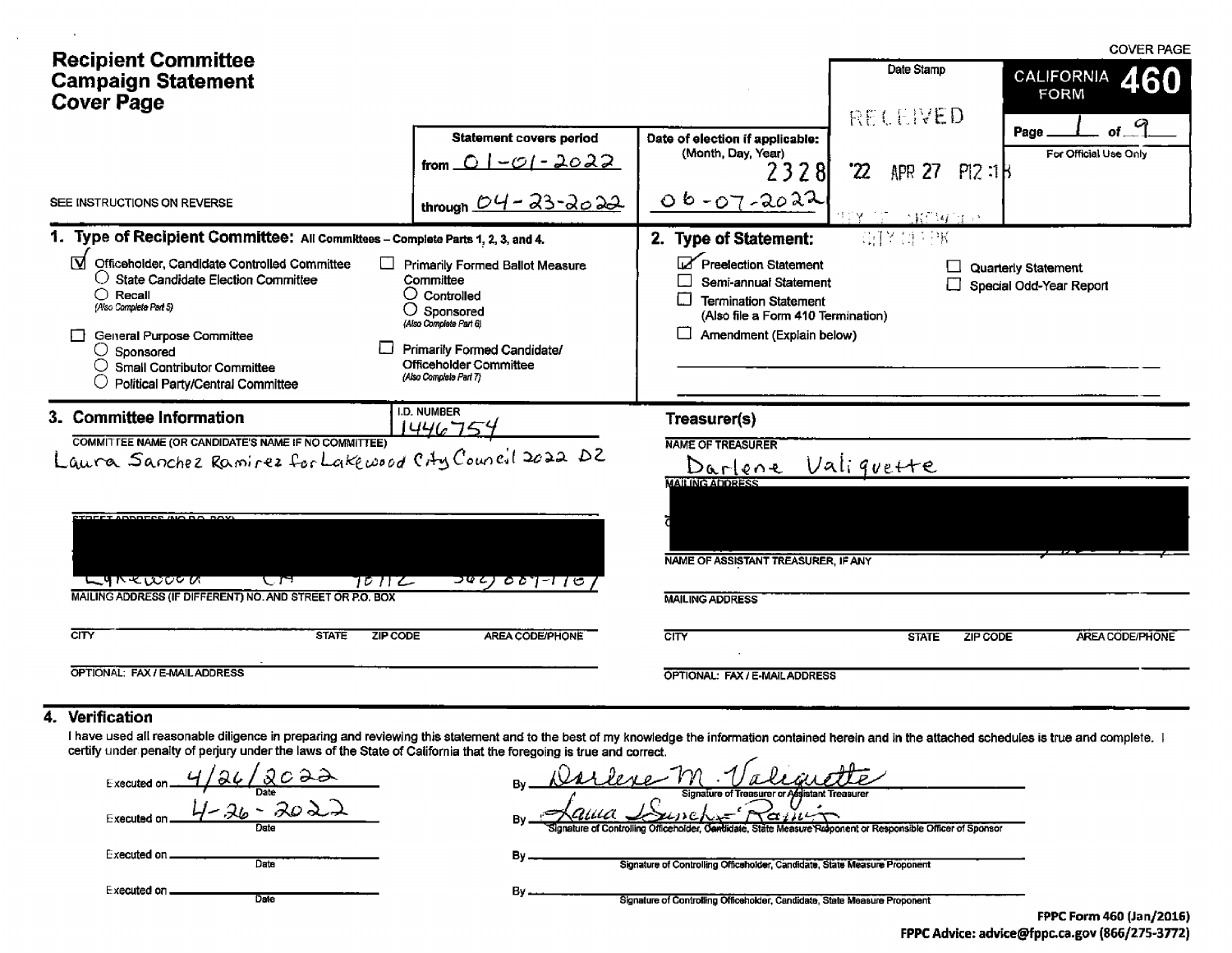# Recipient Committee Campaign Statement California and the control of the control of the control of the control of the control of the control of the control of the control of the control of the control of the control of the control of the cont Cover Page — Part 2

| NAME OF OFFICEHOLDER OR CANDIDATE                                                          | <b>NAME OF BALLOT MEASURE</b>                 |                    |
|--------------------------------------------------------------------------------------------|-----------------------------------------------|--------------------|
| Laura Sanchez Raminez                                                                      |                                               |                    |
| OFFICE SOUGHT OR HELD (INCLUDE LOCATION AND DISTRICT NUMBER IF APPLICABLE)                 | <b>BALLOT NO. OR LETTER</b>                   | <b>JURISDICTIO</b> |
| Lakewood City Council District 2                                                           |                                               |                    |
| <b>STATE</b><br>ZIP<br><b>RESIDENTIAL/BLISINESS ADDRESS (NO AND STREET)</b><br><b>CITY</b> | Identify the controlling officeholder, candi- |                    |
|                                                                                            | NAME OF OFFICEHOLDER, CANDIDATE, OR PR        |                    |

Related Committees Not Included in this Statement: List any committees not included in this statement that are controlled by you or are primarily formed to receive contributions or make expenditures on behalf of your candidacy.

| <b>COMMITTEE NAME</b>    |                              | I.D. NUMBER                                         |                                                                                                                                    |                                         |
|--------------------------|------------------------------|-----------------------------------------------------|------------------------------------------------------------------------------------------------------------------------------------|-----------------------------------------|
| NAME OF TREASURER        |                              | CONTROLLED COMMITTEE?<br>$\Box$ NO<br><b>NO</b> YES | 7. Primarily Formed Candidate/Officeholder Committee<br>officeholder(s) or candidate(s) for which this committee is primarily forn |                                         |
| <b>COMMITTEE ADDRESS</b> | STREET ADDRESS (NO P.O. BOX) |                                                     | NAME OF OFFICEHOLDER OR CANDIDATE                                                                                                  | OFFICE SOUGHT OR HELD                   |
| CITY                     | ZIP CODE<br><b>STATE</b>     | AREA CODE/PHONE                                     | NAME OF OFFICEHOLDER OR CANDIDATE                                                                                                  | OFFICE SOUGHT OR HELD                   |
| <b>COMMITTEE NAME</b>    |                              | I.D. NUMBER                                         | NAME OF OFFICEHOLDER OR CANDIDATE                                                                                                  | OFFICE SOUGHT OR HELD                   |
| <b>NAME OF TREASURER</b> |                              | CONTROLLED COMMITTEE?<br>$\square$ NO<br>I TI YES   | NAME OF OFFICEHOLDER OR CANDIDATE                                                                                                  | OFFICE SOUGHT OR HELD                   |
| <b>COMMITTEE ADDRESS</b> | STREET ADDRESS (NO P.O. BOX) |                                                     |                                                                                                                                    |                                         |
| <b>CITY</b>              | ZIP CODE<br><b>STATE</b>     | AREA CODE/PHONE                                     |                                                                                                                                    | Attach continuation sheets if necessary |

## 5. Officeholder or Candidate Controlled Committee 6. Primarily Formed Ballot Measure Committee

| <b>NAME OF BALLOT MEASURE</b> |  |
|-------------------------------|--|
|-------------------------------|--|

|  | <b>BALLOT NO. OR LETTER</b> | <b>JURISDICTION</b> | <b>SUPPORT</b><br><b>OPPOSE</b> |
|--|-----------------------------|---------------------|---------------------------------|
|--|-----------------------------|---------------------|---------------------------------|

Identify the controlling officeholder, candidate, or state measure proponent, if any.

NAME OF OFFICEHOLDER, CANDIDATE, OR PROPONENT

| OFFICE SOUGHT OR HELD | I DISTRICT NO. IF ANY |
|-----------------------|-----------------------|
|                       |                       |
|                       |                       |

7. Primarily Formed Candidate/Officeholder Committee List names of<br>officeholder(s) or candidate(s) for which this committee is primarily formed.

| NAME OF OFFICEHOLDER OR CANDIDATE | OFFICE SOUGHT OR HELD | <b>SUPPORT</b><br><b>OPPOSE</b> |
|-----------------------------------|-----------------------|---------------------------------|
| NAME OF OFFICEHOLDER OR CANDIDATE | OFFICE SOUGHT OR HELD | <b>SUPPORT</b><br>OPPOSE        |
| NAME OF OFFICEHOLDER OR CANDIDATE | OFFICE SOUGHT OR HELD | <b>SUPPORT</b><br>OPPOSE        |
| NAME OF OFFICEHOLDER OR CANDIDATE | OFFICE SOUGHT OR HELD | <b>SUPPORT</b><br>OPPOSE        |

FPPC Form 460( Jan/ 2016) FPPC Advice: advice@fppc.ca.gov (866/275-3772) www.fppc.ca.gov

COVER PAGE- PART 2

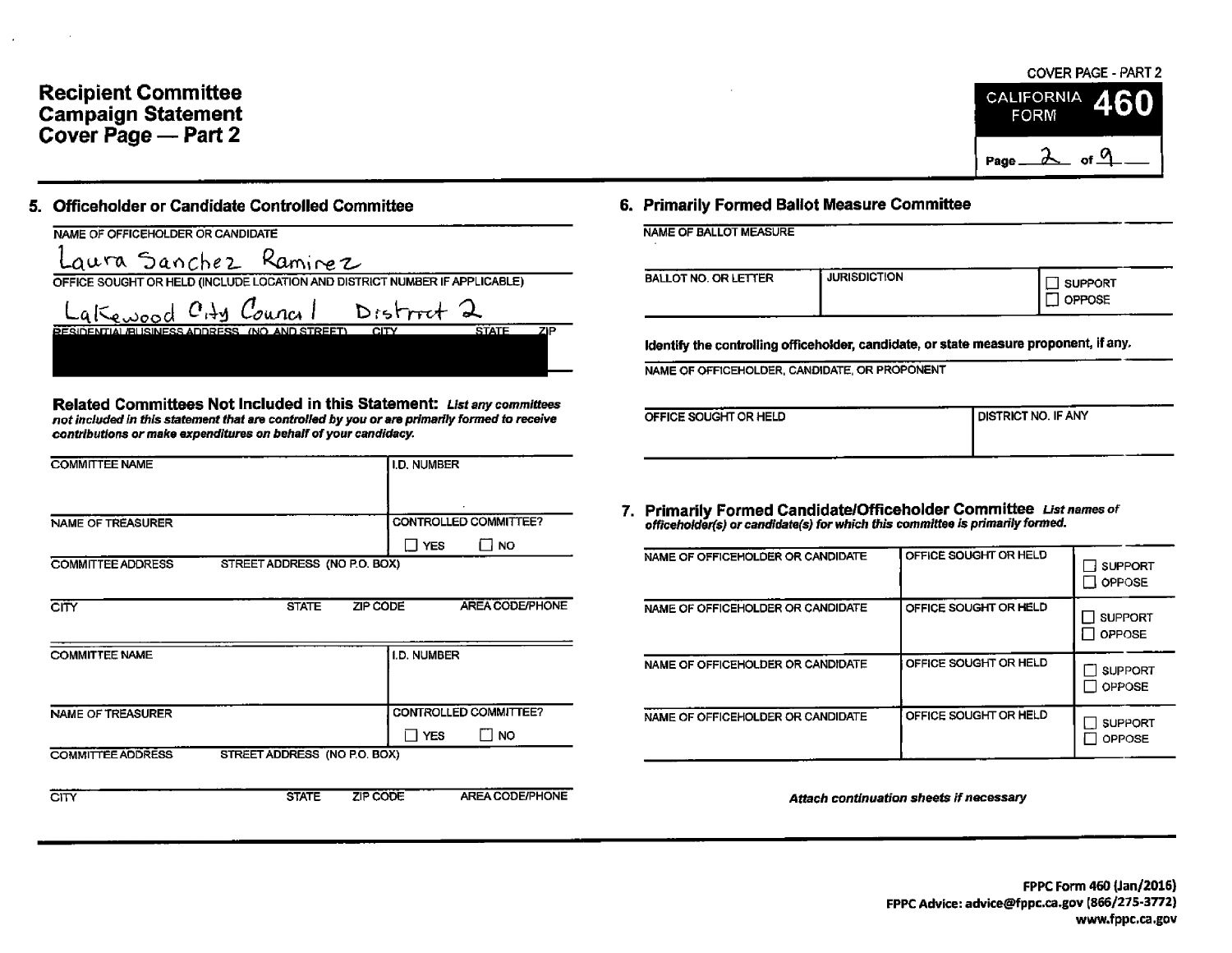| <b>Campaign Disclosure Statement</b>                                                                                                                                                                                                                                               | Amounts may be rounded                                            |                                                                                                                                                                                                                                                                                                                                                                                             |  |                                                                                                   | <b>SUMMARY PAGE</b>                                                                                      |  |
|------------------------------------------------------------------------------------------------------------------------------------------------------------------------------------------------------------------------------------------------------------------------------------|-------------------------------------------------------------------|---------------------------------------------------------------------------------------------------------------------------------------------------------------------------------------------------------------------------------------------------------------------------------------------------------------------------------------------------------------------------------------------|--|---------------------------------------------------------------------------------------------------|----------------------------------------------------------------------------------------------------------|--|
| <b>Summary Page</b>                                                                                                                                                                                                                                                                | to whole dollars.                                                 |                                                                                                                                                                                                                                                                                                                                                                                             |  | <b>Statement covers period</b>                                                                    | <b>CALIFORNIA</b><br>460                                                                                 |  |
|                                                                                                                                                                                                                                                                                    |                                                                   |                                                                                                                                                                                                                                                                                                                                                                                             |  | $f_{\text{from}}$ 0/-01-2022                                                                      | <b>FORM</b>                                                                                              |  |
| SEE INSTRUCTIONS ON REVERSE                                                                                                                                                                                                                                                        |                                                                   |                                                                                                                                                                                                                                                                                                                                                                                             |  | through $04 - 23 - 2022$                                                                          | Page $3$ of $4$                                                                                          |  |
| <b>NAME OF FILER</b>                                                                                                                                                                                                                                                               |                                                                   |                                                                                                                                                                                                                                                                                                                                                                                             |  |                                                                                                   | <b>I.D. NUMBER</b>                                                                                       |  |
| Laura Sanchez Ramirez for Lakewood City Council 2022 D2                                                                                                                                                                                                                            |                                                                   |                                                                                                                                                                                                                                                                                                                                                                                             |  |                                                                                                   | 1446754                                                                                                  |  |
| <b>Contributions Received</b>                                                                                                                                                                                                                                                      | Column A<br><b>TOTAL THIS PERIOD</b><br>(FROM ATTACHED SCHEDULES) | <b>Column B</b><br><b>CALENDAR YEAR</b><br>TOTAL TO DATE                                                                                                                                                                                                                                                                                                                                    |  |                                                                                                   | <b>Calendar Year Summary for Candidates</b><br>Running in Both the State Primary and                     |  |
| З.                                                                                                                                                                                                                                                                                 | <u>7367</u><br>0007<br>795<br>1098.37<br>6,823.57                 | O<br>30007<br>Ο<br>o<br>Ð                                                                                                                                                                                                                                                                                                                                                                   |  | <b>General Elections</b><br>20. Contributions<br>Received<br>21. Expenditures<br>Made             | 7/1 to Date<br>1/1 through 6/30                                                                          |  |
| <b>Expenditures Made</b>                                                                                                                                                                                                                                                           | $32139^{07}$<br>2.139.07<br>£.<br>◇<br>2098.57<br>4.237.44<br>S   | $\circ$<br>n<br>O                                                                                                                                                                                                                                                                                                                                                                           |  | <b>Expenditure Limit Summary for State</b><br><b>Candidates</b><br>Date of Election<br>(mm/dd/yy) | 22. Cumulative Expenditures Made*<br>(If Subject to Voluntary Expenditure Limit)<br><b>Total to Date</b> |  |
| <b>Current Cash Statement</b><br>12. Beginning Cash Balance  Previous Summary Page, Line 16<br>16. ENDING CASH BALANCE Add Lines 12 + 13 + 14, then subtract Line 15<br>If this is a termination statement, Line 16 must be zero.<br><b>Cash Equivalents and Outstanding Debts</b> | O<br>47257<br>2139.07<br>2,585,93<br>\$ 3000                      | To calculate Column B.<br>add amounts in Column<br>A to the corresponding<br>amounts from Column B<br>of your last report. Some<br>amounts in Column A may<br>be negative figures that<br>should be subtracted from<br>previous period amounts. If<br>this is the first report being<br>filed for this calendar year,<br>only carry over the amounts<br>from Lines 2, 7, and 9 (if<br>any). |  | reported in Column B.                                                                             | *Amounts in this section may be different from amounts<br>FPPC Form 460 (Jan/2016)                       |  |
|                                                                                                                                                                                                                                                                                    |                                                                   |                                                                                                                                                                                                                                                                                                                                                                                             |  |                                                                                                   | FPPC Advice: advice@fppc.ca.gov (866/275-3772)                                                           |  |

www.fppc.ca.gov

 $\Delta \phi = 0.000$  and  $\phi$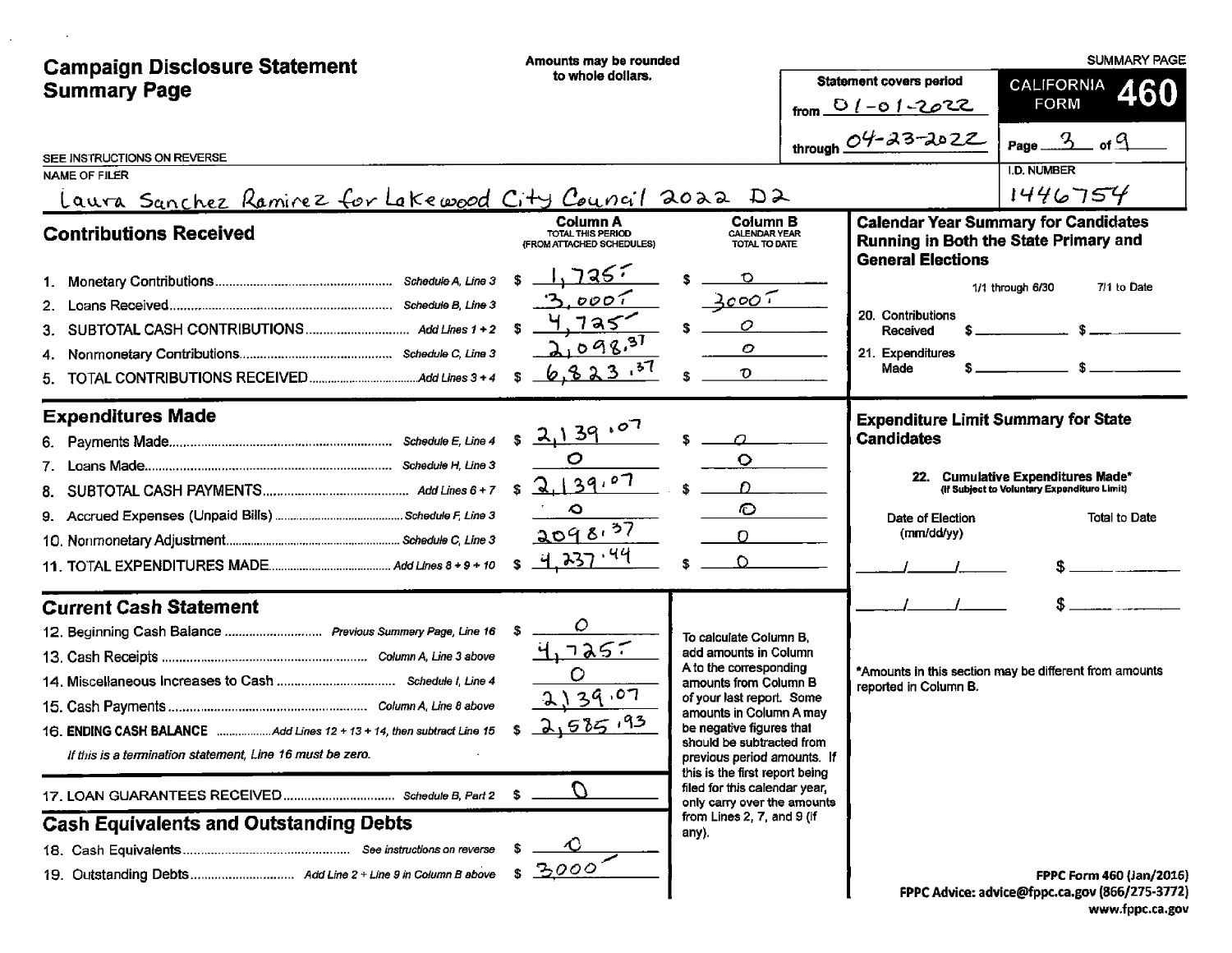| <b>Schedule A</b><br>Amounts may be rounded |                                                                                                                                                   |                                              |                                                                                                     |                                                        | <b>SCHEDULE A</b>                                                       |                                   |                                                             |
|---------------------------------------------|---------------------------------------------------------------------------------------------------------------------------------------------------|----------------------------------------------|-----------------------------------------------------------------------------------------------------|--------------------------------------------------------|-------------------------------------------------------------------------|-----------------------------------|-------------------------------------------------------------|
|                                             | <b>Monetary Contributions Received</b>                                                                                                            |                                              | to whole dollars.                                                                                   | <b>Statement covers period</b>                         |                                                                         |                                   | 460<br><b>CALIFORNIA</b>                                    |
|                                             |                                                                                                                                                   |                                              |                                                                                                     | from $01 - 01 - 202$                                   |                                                                         |                                   | <b>FORM</b>                                                 |
| SEE INSTRUCTIONS ON REVERSE                 |                                                                                                                                                   |                                              |                                                                                                     | through $O4 - 23 - 202$                                |                                                                         | Page $4$<br>$_{\rm 1 of}$ $^{-2}$ |                                                             |
| NAME OF FILER                               |                                                                                                                                                   |                                              |                                                                                                     |                                                        |                                                                         | <b>I.D. NUMBER</b>                |                                                             |
|                                             | Laura Sanchez Ramirez for Lakewood Cits Council 2022 D2                                                                                           |                                              |                                                                                                     |                                                        |                                                                         |                                   | 1446754                                                     |
| DATE<br><b>RECEIVED</b>                     | FULL NAME, STREET ADDRESS AND ZIP CODE OF CONTRIBUTOR<br>(IF COMMITTEE, ALSO ENTER I.D. NUMBER)                                                   | <b>CONTRIBUTOR</b><br>CODE *                 | IF AN INDIVIDUAL, ENTER<br>OCCUPATION AND EMPLOYER<br>(IF SELF-EMPLOYED, ENTER NAME<br>OF BUSINESS) | <b>AMOUNT</b><br><b>RECEIVED THIS</b><br><b>PERIOD</b> | <b>CUMULATIVE TO DATE</b><br><b>CALENDAR YEAR</b><br>(JAN. 1 - DEC. 31) |                                   | PER ELECTION<br>TO DATE<br>(IF REQUIRED)                    |
|                                             | Renita Armstrong                                                                                                                                  | <b>DAND</b><br>$\Box$ COM                    | Educator                                                                                            | 100 <sup>2</sup>                                       | 100.                                                                    |                                   |                                                             |
| $4 - 9 - 22$                                |                                                                                                                                                   | $\Box$ OTH<br>$\Box$ PTY<br>$\square$ scc    | Los Angeles<br>Unitred School                                                                       |                                                        |                                                                         |                                   |                                                             |
|                                             | Ryan Kriwanek                                                                                                                                     | <b>TIND</b><br>$\Box$ COM                    | Doctor                                                                                              |                                                        | 100 <sup>2</sup>                                                        |                                   |                                                             |
| $4 - 13 - 22$                               |                                                                                                                                                   | $\Box$ OTH<br>$\Box$ PTY<br>$\square$ scc    | Newport Oral<br>Surger                                                                              | 100<                                                   |                                                                         |                                   |                                                             |
|                                             | Michaelis<br>Thomas                                                                                                                               | $\Box$ IND<br>$\Box$ COM                     | Decq                                                                                                | 100<                                                   | 100<                                                                    |                                   |                                                             |
| $4 - 15 - 22$                               |                                                                                                                                                   | □отн<br>$\square$ PTY<br>$\square$ scc       | Newport Oral<br>Surgerx                                                                             |                                                        |                                                                         |                                   |                                                             |
|                                             | pavid & Sandra Perry                                                                                                                              | <b>MIND</b><br>$\Box$ COM                    | owners                                                                                              |                                                        |                                                                         |                                   |                                                             |
| 4-19-22                                     |                                                                                                                                                   | $\Box$ OTH<br>$\square$ PTY<br>$\square$ scc | Star Commercial<br>Properties                                                                       | $\mu_{\rho}$                                           | 1,000.                                                                  |                                   |                                                             |
| $4 - 8 - 22$                                | <u>Paul Bonner</u>                                                                                                                                | $\square$ IND<br>$\Box$ COM                  | $A$ gent                                                                                            |                                                        |                                                                         |                                   |                                                             |
|                                             |                                                                                                                                                   | $\Box$ OTH<br>$\Box$ PTY<br>$\square$ scc    | LS Real<br>Estate                                                                                   | $100^{-7}$                                             | 100 <sub>1</sub>                                                        |                                   |                                                             |
|                                             |                                                                                                                                                   |                                              |                                                                                                     | SUBTOTAL \$ $1, 400$ .                                 |                                                                         |                                   |                                                             |
| <b>Schedule A Summary</b>                   |                                                                                                                                                   |                                              |                                                                                                     |                                                        |                                                                         | *Contributor Codes                |                                                             |
|                                             | 1. Amount received this period - itemized monetary contributions.                                                                                 |                                              |                                                                                                     |                                                        |                                                                         | IND - Individual                  | <b>COM - Recipient Committee</b><br>(other than PTY or SCC) |
|                                             |                                                                                                                                                   |                                              |                                                                                                     |                                                        |                                                                         | PTY - Political Party             | OTH - Other (e.g., business entity)                         |
|                                             | (Add Lines 1 and 2. Enter here and on the Summary Page, Column A, Line 1.)TOTAL \$ 1,725<br>3. Total monetary contributions received this period. |                                              |                                                                                                     |                                                        |                                                                         |                                   | SCC - Small Contributor Committee                           |
|                                             |                                                                                                                                                   |                                              |                                                                                                     |                                                        |                                                                         |                                   | <b>FPPC Form 460 (Jan/2016)</b>                             |
|                                             |                                                                                                                                                   |                                              |                                                                                                     |                                                        |                                                                         |                                   | FPPC Advice: advice@fppc.ca.gov (866/275-3772)              |

 $\sim 10^{11}$  km  $^{-1}$ 

www.fppc.ca.gov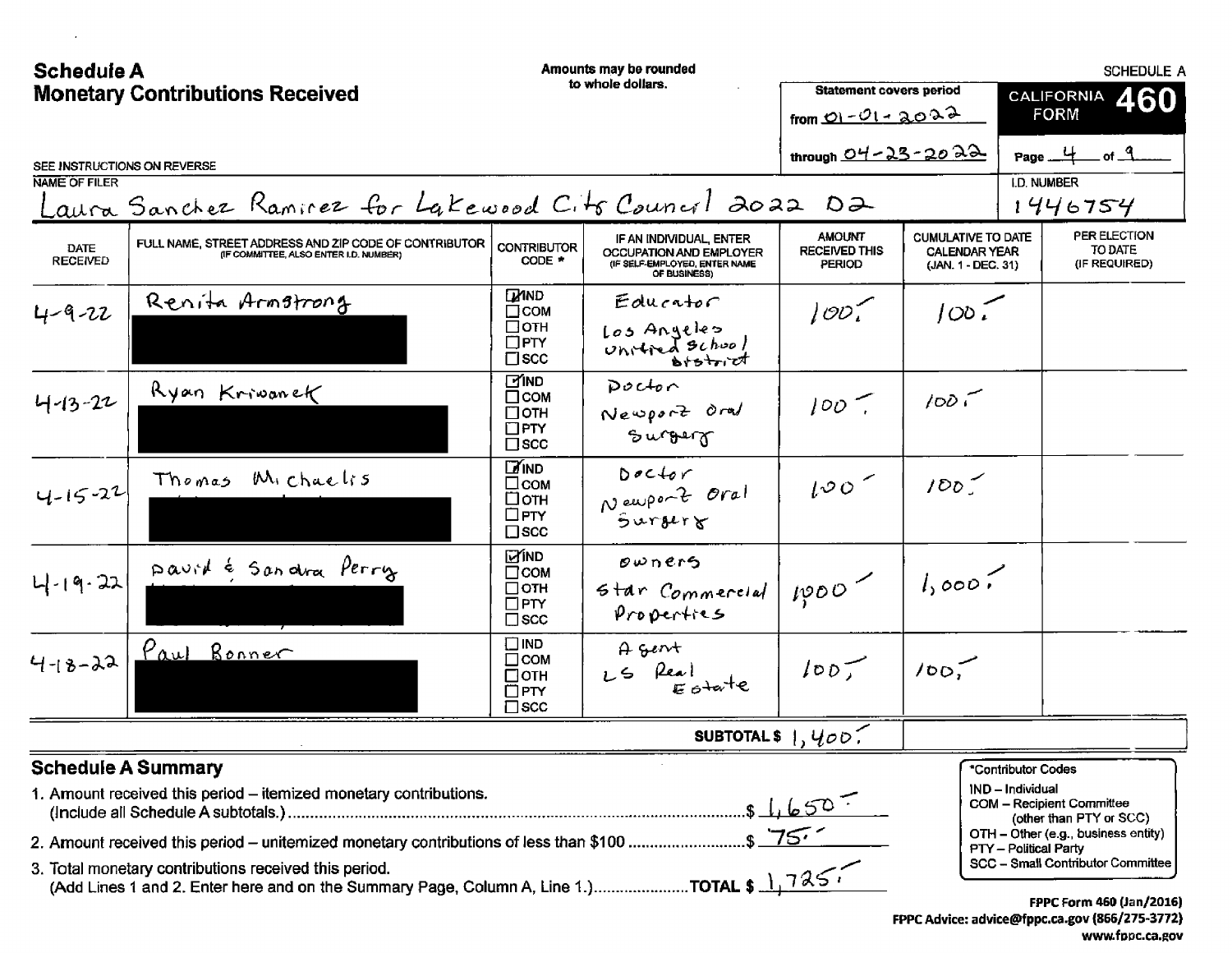|                                | <b>Schedule A (Continuation Sheet)</b>                                                          |                                                                           | Amounts may be rounded                                                                              | SCHEDULE A (CONT.)                                      |                                                                         |                                          |  |  |  |
|--------------------------------|-------------------------------------------------------------------------------------------------|---------------------------------------------------------------------------|-----------------------------------------------------------------------------------------------------|---------------------------------------------------------|-------------------------------------------------------------------------|------------------------------------------|--|--|--|
|                                | <b>Monetary Contributions Received</b>                                                          | to whole dollars.                                                         |                                                                                                     | <b>Statement covers period</b><br>from $Q1 - Q1 - 2022$ |                                                                         | CALIFORNIA 460<br><b>FORM</b>            |  |  |  |
|                                |                                                                                                 |                                                                           |                                                                                                     | through $O4 - 23 - 202$                                 |                                                                         | Page $5$ of $1$                          |  |  |  |
| NAME OF FILER                  | Laura Sanchez Ramirez Cor Lakewood City Council 2022 D2                                         |                                                                           |                                                                                                     |                                                         |                                                                         | <b>I.D. NUMBER</b><br>1446754            |  |  |  |
| <b>DATE</b><br><b>RECEIVED</b> | FULL NAME, STREET ADDRESS AND ZIP CODE OF CONTRIBUTOR<br>(IF COMMITTEE, ALSO ENTER I,D. NUMBER) | <b>CONTRIBUTOR</b><br>CODE *                                              | IF AN INDIVIDUAL, ENTER<br>OCCUPATION AND EMPLOYER<br>(IF SELF-EMPLOYED, ENTER NAME<br>OF BUSINESS) | <b>AMOUNT</b><br><b>RECEIVED THIS</b><br><b>PERIOD</b>  | <b>CUMULATIVE TO DATE</b><br><b>CALENDAR YEAR</b><br>(JAN. 1 - DEC. 31) | PER ELECTION<br>TO DATE<br>(IF REQUIRED) |  |  |  |
| $4 - 23 - 22$                  | Caren Glores Spilsburg                                                                          | <b>MIND</b><br>$\square$ COM<br>$\Box$ OTH<br>$\Box$ PTY<br>$\square$ scc | Excutive Director<br>Now with <b>Cham</b> ber<br>of Commerce                                        |                                                         | 250.1250.7                                                              |                                          |  |  |  |
|                                |                                                                                                 | $\Box$ IND<br>$\Box$ COM<br>$\Box$ OTH<br>$\Box$ PTY<br>$\square$ scc     |                                                                                                     |                                                         |                                                                         |                                          |  |  |  |
|                                |                                                                                                 | $\square$ IND<br>$\Box$ COM<br>$\Box$ OTH<br>$\Box$ PTY<br>$\square$ scc  |                                                                                                     |                                                         |                                                                         |                                          |  |  |  |
|                                |                                                                                                 | $\square$ IND<br>$\square$ COM<br>□отн<br>$\square$ PTY<br>$\square$ scc  |                                                                                                     |                                                         |                                                                         |                                          |  |  |  |
|                                |                                                                                                 | $\Box$ IND<br>$\Box$ COM<br>$\Box$ OTH<br>$\Box$ PTY<br>$\square$ scc     |                                                                                                     |                                                         |                                                                         |                                          |  |  |  |
|                                |                                                                                                 |                                                                           |                                                                                                     | SUBTOTALS 2507                                          |                                                                         |                                          |  |  |  |

\*Contributor Codes IND - Individual **COM** - Recipient Committee

(other than PTY or SCC)<br>OTH - Other (e.g., business entity)<br>PTY - Political Party<br>SCC - Small Contributor Committee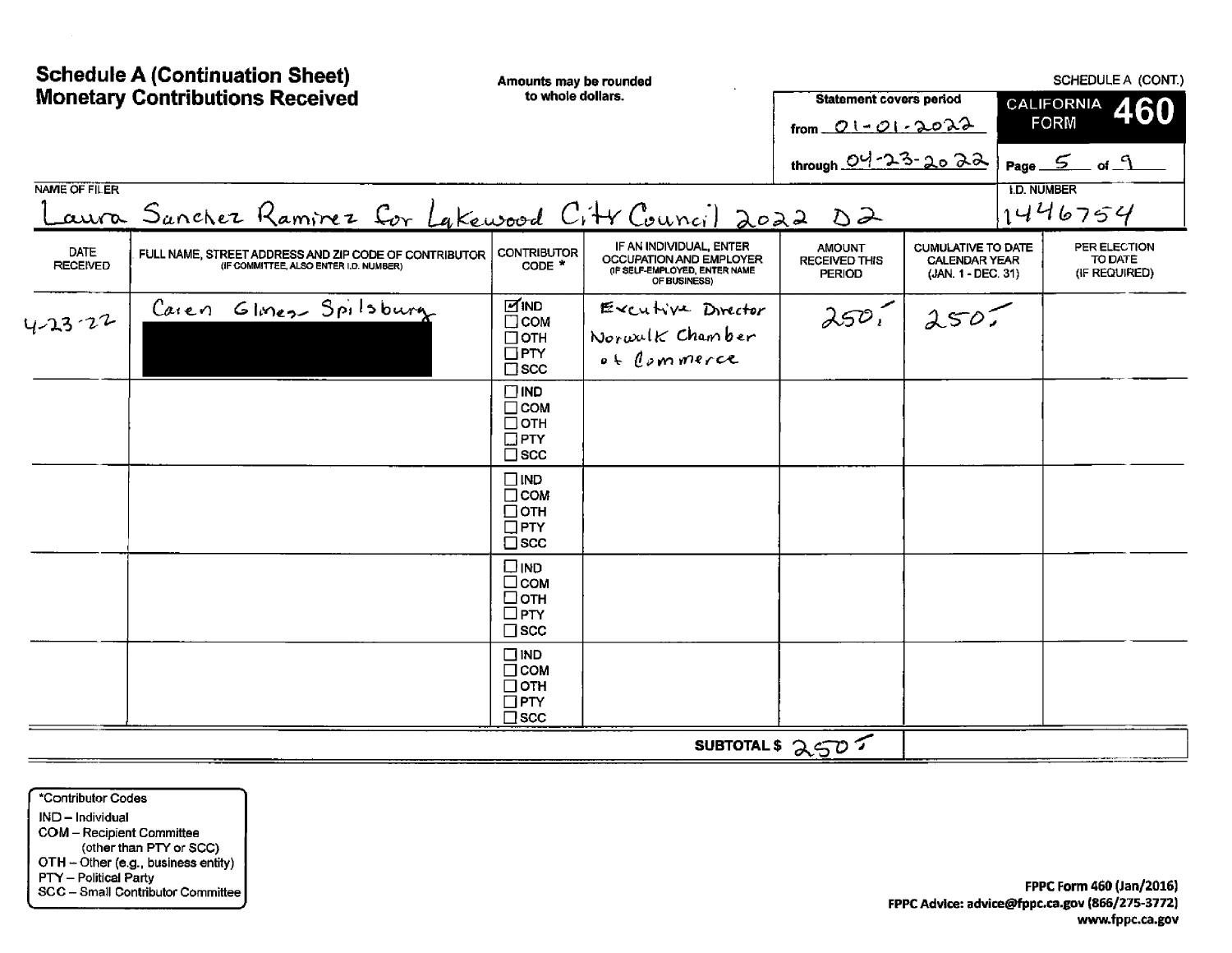| Amounts may be reunded                                                                                                                     |                                                                                                            |                                                                                |                                                        |                                                                |                                                                                  |                                                             | <b>SCHEDULE B - PART 1</b>                                                                                    |                                                                            |  |
|--------------------------------------------------------------------------------------------------------------------------------------------|------------------------------------------------------------------------------------------------------------|--------------------------------------------------------------------------------|--------------------------------------------------------|----------------------------------------------------------------|----------------------------------------------------------------------------------|-------------------------------------------------------------|---------------------------------------------------------------------------------------------------------------|----------------------------------------------------------------------------|--|
| Schedule B - Part 1                                                                                                                        |                                                                                                            | to whole dollars.                                                              |                                                        |                                                                |                                                                                  | <b>Statement covers period</b><br>CALIFORNIA 460            |                                                                                                               |                                                                            |  |
| <b>Loans Received</b>                                                                                                                      |                                                                                                            |                                                                                |                                                        |                                                                | from $01 - 01 - 2022$                                                            | <b>FORM</b>                                                 |                                                                                                               |                                                                            |  |
| SEE INSTRUCTIONS ON REVERSE                                                                                                                |                                                                                                            |                                                                                |                                                        |                                                                | through $04 - 23 - 2022$                                                         |                                                             | Page <u>b</u>                                                                                                 | of $\mathcal{A}$                                                           |  |
| NAME OF FILER                                                                                                                              |                                                                                                            |                                                                                |                                                        |                                                                |                                                                                  |                                                             | I.D. NUMBER                                                                                                   |                                                                            |  |
| aura Sanchez Ramirez for Lakewood City Council                                                                                             |                                                                                                            |                                                                                |                                                        |                                                                | $2022$ $D2$                                                                      |                                                             | 1446754                                                                                                       |                                                                            |  |
| FULL NAME, STREET ADDRESS AND ZIP CODE<br>OF LENDER<br>(IF COMMITTEE, ALSO ENTER I.D. NUMBER)                                              | IF AN INDIVIDUAL, ENTER<br>OCCUPATION AND EMPLOYER<br>(IF SELF-EMPLOYED, ENTER<br><b>NAME OF BUSINESS)</b> | <b>OUTSTANDING</b><br><b>BALANCE</b><br><b>BEGINNING THIS</b><br><b>PERIOD</b> | <b>AMOUNT</b><br><b>RECEIVED THIS</b><br><b>PERIOD</b> | {c}<br><b>AMOUNT PAID</b><br><b>OR FORGIVEN</b><br>THIS PERIOD | <b>OUTSTANDING</b><br><b>BALANCE AT</b><br><b>CLOSE OF THIS</b><br><b>PERIOD</b> | (o)<br><b>INTEREST</b><br><b>PAID THIS</b><br><b>PERIOD</b> | O)<br>ORIGINAL<br>AMOUNT OF<br>LOAN                                                                           | 回<br><b>CUMULATIVE</b><br><b>CONTRIBUTIONS</b><br>TO DATE                  |  |
| Laura Sanchez Rammez                                                                                                                       | Orel<br>Surger Assistant                                                                                   |                                                                                |                                                        | $\square$ PAID<br>$\mathbf{C}$<br>$\Box$ FORGIVEN              | .9001                                                                            | $\boldsymbol{\varphi}$<br>-%<br><b>RATE</b>                 | <u> ရထပ်</u>                                                                                                  | <b>CALENDAR YEAR</b><br><b>PER ELECTION**</b>                              |  |
| $\Box$ COM $\Box$ OTH $\Box$ PTY $\Box$ SCC<br>™W <mark>∖</mark> ∏                                                                         | Newport Oral<br>Surfery                                                                                    | <u>900.</u>                                                                    | <u>,900</u>                                            | $\bm{\mathcal{O}}$                                             | $\mathcal{N}/\mathcal{A}$<br>DATE DUE                                            | Đ                                                           | 4-9-22<br><b>DATE INCURRED</b>                                                                                |                                                                            |  |
| Laura Sanchez Ramirez                                                                                                                      | Oral Surgery<br>$A$ 99.5 $tan+$<br>Wewport aral                                                            |                                                                                |                                                        | $\Box$ PAID<br>$\sqrt{2}$<br>$\Box$ FORGIVEN                   | $2\omega$                                                                        | $O_{\%}$<br>RATE                                            | <u>, 2,100</u>                                                                                                | <b>CALENDAR YEAR</b><br>PER ELECTION**                                     |  |
| <sup>t</sup> MD<br>$\Box$ COM $\Box$ OTH $\Box$ PTY<br>$\Box$ scc                                                                          | Surfur                                                                                                     | 32100.                                                                         | <u>, 2100 i</u>                                        | $\mathbf{s}$ $\mathcal{O}$                                     | $\mathcal{N}$ la<br>DATE DUE                                                     | o                                                           | <u>4-20-22</u><br>DATE INCURRED                                                                               |                                                                            |  |
|                                                                                                                                            |                                                                                                            |                                                                                |                                                        | $\Box$ PAID<br>$\Box$ Forgiven                                 |                                                                                  | <b>RATE</b>                                                 |                                                                                                               | <b>CALENDAR YEAR</b><br>PER ELECTION**                                     |  |
| <sup>T</sup> ⊡ IND<br>$\Box$ COM $\Box$ OTH $\Box$ PTY $\Box$ SCC                                                                          |                                                                                                            |                                                                                |                                                        |                                                                | DATE DUE                                                                         |                                                             | DATE INCURRED                                                                                                 |                                                                            |  |
|                                                                                                                                            |                                                                                                            | SUBTOTALS \$ $3000$ <sup>7</sup>                                               |                                                        | $\overline{O}$                                                 | $3000 \times$ \$                                                                 | $\mathcal{O}$                                               |                                                                                                               |                                                                            |  |
| <b>Schedule B Summary</b><br>1. Loans received this period                                                                                 |                                                                                                            |                                                                                |                                                        |                                                                | 3000i                                                                            | (Enter (e) on<br>Schedule E, Line 3)                        |                                                                                                               |                                                                            |  |
| (Total Column (b) plus unitemized loans of less than \$100.)                                                                               |                                                                                                            |                                                                                |                                                        |                                                                |                                                                                  |                                                             | <b>TContributor Codes</b>                                                                                     |                                                                            |  |
| (Total Column (c) plus loans under \$100 paid or forgiven.)<br>(Include loans paid by a third party that are also itemized on Schedule A.) |                                                                                                            |                                                                                |                                                        |                                                                |                                                                                  |                                                             | IND - Individual<br>COM - Recipient Committee<br>OTH - Other (e.g., business entity)<br>PTY - Political Party | (other than PTY or SCC)                                                    |  |
| Enter the net here and on the Summary Page, Column A, Line 2.                                                                              |                                                                                                            |                                                                                |                                                        |                                                                | (May be a negative number)                                                       |                                                             |                                                                                                               | SCC - Small Contributor Committee                                          |  |
| *Amounts forgiven or paid by another party also must be reported on Schedule A.<br>** If required.                                         |                                                                                                            |                                                                                |                                                        |                                                                |                                                                                  |                                                             |                                                                                                               | FPPC Form 460 (Jan/2016)<br>FPPC Advice: advice@fppc.ca.gov (866/275-3772) |  |

 $\sim$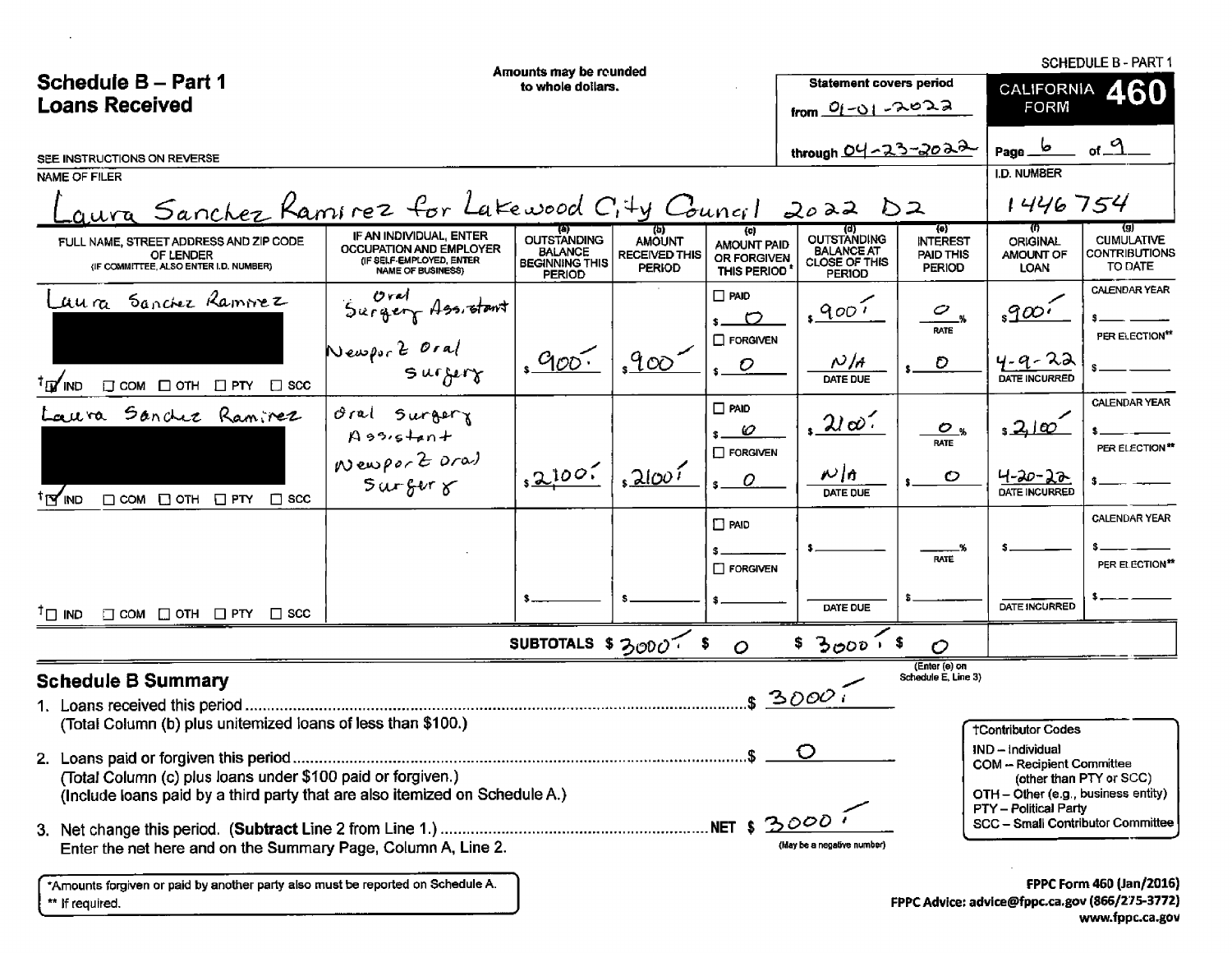| <b>Schedule C</b>                                                    |                                                                                                                                                                    | Amounts may be rounded                                                      |                                                                                                                   |                                                   |                    |                                               |                                                                                 | <b>SCHEDULE C</b>     |                                                                                   |
|----------------------------------------------------------------------|--------------------------------------------------------------------------------------------------------------------------------------------------------------------|-----------------------------------------------------------------------------|-------------------------------------------------------------------------------------------------------------------|---------------------------------------------------|--------------------|-----------------------------------------------|---------------------------------------------------------------------------------|-----------------------|-----------------------------------------------------------------------------------|
| <b>Nonmonetary Contributions Received</b>                            |                                                                                                                                                                    | to whole dollars.                                                           |                                                                                                                   | <b>Statement covers period</b>                    |                    |                                               | <b>CALIFORNIA</b><br>460                                                        |                       |                                                                                   |
|                                                                      |                                                                                                                                                                    |                                                                             |                                                                                                                   |                                                   | from $O[-Q]$ -2022 |                                               | <b>FORM</b>                                                                     |                       |                                                                                   |
|                                                                      | SEE INSTRUCTIONS ON REVERSE                                                                                                                                        |                                                                             |                                                                                                                   |                                                   |                    | through $04 - 23 - 20$ a2                     |                                                                                 | Page.                 | . of $\mathcal{A}$                                                                |
| NAME OF FILER                                                        |                                                                                                                                                                    |                                                                             |                                                                                                                   |                                                   |                    |                                               |                                                                                 | I.D. NUMBER           |                                                                                   |
|                                                                      | Laura Sanchez Ramirez for Lakewood City Council 2022 D2                                                                                                            |                                                                             |                                                                                                                   |                                                   |                    |                                               |                                                                                 |                       | 1446754                                                                           |
| <b>DATE</b><br><b>RECEIVED</b>                                       | FULL NAME, STREET ADDRESS AND<br>ZIP CODE OF CONTRIBUTOR<br>(IF COMMITTEE, ALSO ENTER I.D. NUMBER)                                                                 | <b>CONTRIBUTOR</b><br>CODE *                                                | IF AN INDIVIDUAL, ENTER<br><b>OCCUPATION AND EMPLOYER</b><br>(IF SELF-EMPLOYED, ENTER<br><b>NAME OF BUSINESS)</b> | <b>DESCRIPTION OF</b><br><b>GOODS OR SERVICES</b> |                    | AMOUNT/<br><b>FAIR MARKET</b><br><b>VALUE</b> | <b>CUMULATIVE TO</b><br>DATE<br><b>CALENDAR YEAR</b><br>(JAN 1 - DEC 31)        |                       | PER ELECTION<br>TO DATE<br>(IF REQUIRED)                                          |
| 4/2222                                                               | Alan W. Gafford                                                                                                                                                    | <b>EYIND</b><br>$\Box$ COM<br>$\Box$ OTH<br>$\Box$ PTY<br>$\Box$ SCC        | Self Employed<br>Gastford<br>Group                                                                                | Consulting                                        | 2000               |                                               | 2000                                                                            |                       |                                                                                   |
|                                                                      |                                                                                                                                                                    | $\square$ IND<br>$\sqcap$ COM<br>$\Box$ OTH<br>$\Box$ PTY<br>$\square$ scc  |                                                                                                                   |                                                   |                    |                                               |                                                                                 |                       |                                                                                   |
|                                                                      |                                                                                                                                                                    | $\square$ IND<br>$\Box$ COM<br>$\Box$ OTH<br>$\Box$ PTY<br>$\square$ SCC    |                                                                                                                   |                                                   |                    |                                               |                                                                                 |                       |                                                                                   |
|                                                                      |                                                                                                                                                                    | $\Box$ IND<br>$\square$ COM<br>$\Box$ OTH<br>$\square$ PTY<br>$\square$ SCC |                                                                                                                   |                                                   |                    |                                               |                                                                                 |                       |                                                                                   |
|                                                                      | Attach additional information on appropriately labeled continuation sheets.                                                                                        |                                                                             |                                                                                                                   | <b>SUBTOTAL \$</b>                                |                    |                                               |                                                                                 |                       |                                                                                   |
|                                                                      | <b>Schedule C Summary</b>                                                                                                                                          |                                                                             |                                                                                                                   |                                                   |                    |                                               |                                                                                 | *Contributor Codes    |                                                                                   |
| 1. Amount received this period - itemized nonmonetary contributions. |                                                                                                                                                                    |                                                                             |                                                                                                                   |                                                   |                    |                                               | IND - Individual<br><b>COM - Recipient Committee</b><br>(other than PTY or SCC) |                       |                                                                                   |
|                                                                      |                                                                                                                                                                    |                                                                             |                                                                                                                   |                                                   |                    |                                               |                                                                                 | PTY - Political Party | OTH - Other (e.g., business entity)                                               |
|                                                                      | (Add Lines 1 and 2. Enter here and on the Summary Page, Column A, Lines 4 and 10.)TOTAL \$ 2, 0 98, 37<br>3. Total nonmonetary contributions received this period. |                                                                             |                                                                                                                   |                                                   |                    |                                               |                                                                                 |                       | SCC - Small Contributor Committee                                                 |
|                                                                      |                                                                                                                                                                    |                                                                             |                                                                                                                   |                                                   |                    |                                               |                                                                                 |                       | <b>FPPC Form 460 (Jan/2016)</b><br>FPPC Advice: advice@fppc.ca.gov (866/275-3772) |

 $\sim 10^{-10}$ 

 $\sim 100$  km s  $^{-1}$ 

e@fppc.ca.gov ۱۰۰۰۰, ...<br>www.fppc.ca.gov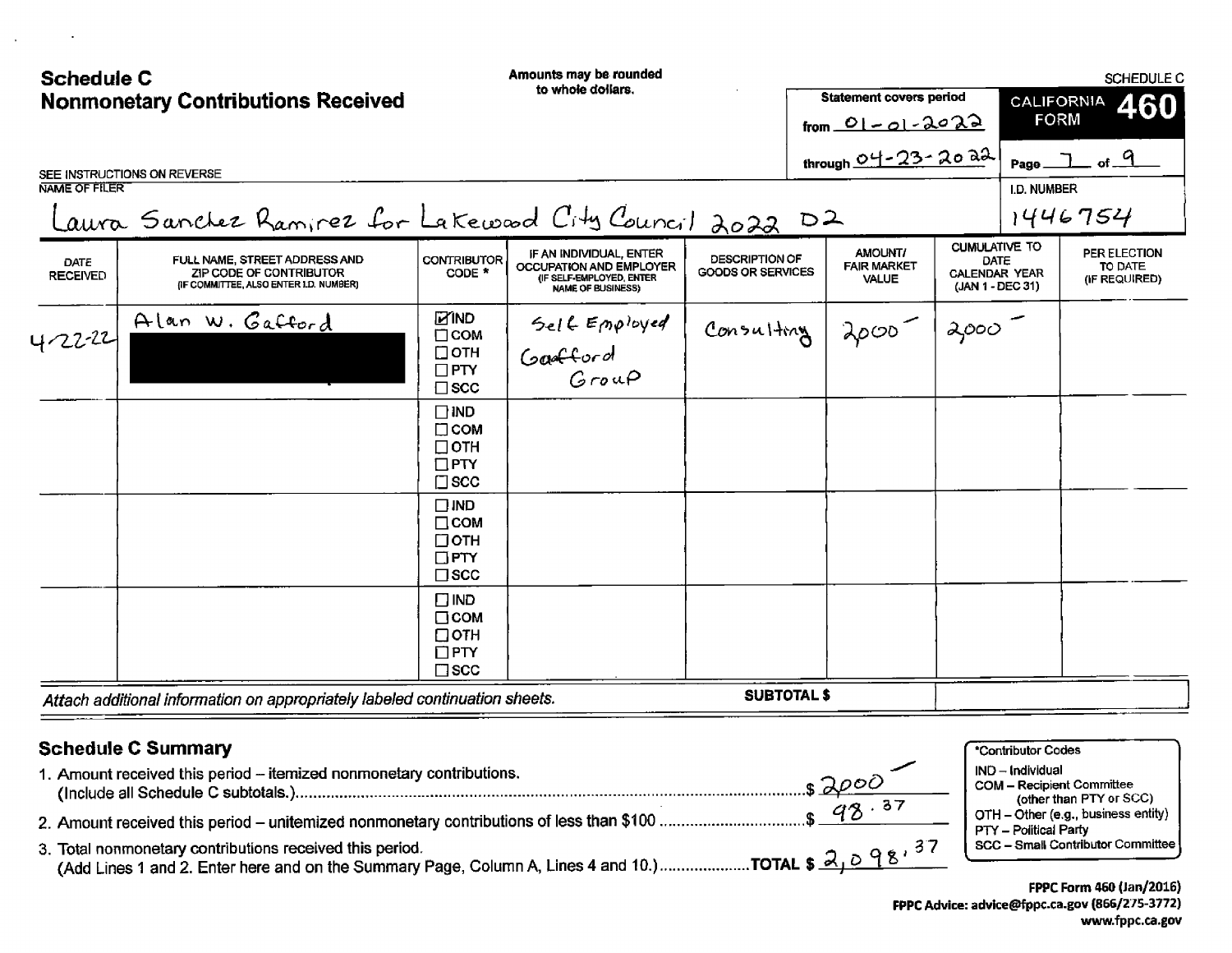|                                                                                                                                                                                                                                                                                                                                                                                                                                                                                                                                                                                                                                                                                                                                                                                                                                                                                                                                                                                                                                                                                                                                                                                                                                                                                                                                      |                                             | <b>SCHEDULE E</b> |                                                      |                                        |  |  |
|--------------------------------------------------------------------------------------------------------------------------------------------------------------------------------------------------------------------------------------------------------------------------------------------------------------------------------------------------------------------------------------------------------------------------------------------------------------------------------------------------------------------------------------------------------------------------------------------------------------------------------------------------------------------------------------------------------------------------------------------------------------------------------------------------------------------------------------------------------------------------------------------------------------------------------------------------------------------------------------------------------------------------------------------------------------------------------------------------------------------------------------------------------------------------------------------------------------------------------------------------------------------------------------------------------------------------------------|---------------------------------------------|-------------------|------------------------------------------------------|----------------------------------------|--|--|
| <b>Schedule E</b><br><b>Payments Made</b>                                                                                                                                                                                                                                                                                                                                                                                                                                                                                                                                                                                                                                                                                                                                                                                                                                                                                                                                                                                                                                                                                                                                                                                                                                                                                            | Amounts may be rounded<br>to whole dollars. |                   | <b>Statement covers period</b><br>from $O(-O)-3O2^2$ | 460<br><b>CALIFORNIA</b><br>FORM       |  |  |
| SEE INSTRUCTIONS ON REVERSE                                                                                                                                                                                                                                                                                                                                                                                                                                                                                                                                                                                                                                                                                                                                                                                                                                                                                                                                                                                                                                                                                                                                                                                                                                                                                                          |                                             |                   | through $O(1 - 23 - 202)$                            | Page $3$ of $-9$<br><b>1.D. NUMBER</b> |  |  |
| NAME OF FILER<br>Laura Sanchez Ramirez for Lakewood City Council 2022 D2                                                                                                                                                                                                                                                                                                                                                                                                                                                                                                                                                                                                                                                                                                                                                                                                                                                                                                                                                                                                                                                                                                                                                                                                                                                             |                                             |                   |                                                      | 1446754                                |  |  |
| CODES: If one of the following codes accurately describes the payment, you may enter the code. Otherwise, describe the payment.<br>radio airtime and production costs<br>RAD.<br>MBR member communications<br>campaign paraphernalia/misc.<br><b>CMP</b><br>retumed contributions<br>RFD.<br>MTG meetings and appearances<br>campaign consultants<br><b>CNS</b><br>campaign workers' salaries<br>SAL.<br>office expenses<br>OFC.<br>contribution (explain nonmonetary)*<br>CTB.<br>t.v. or cable airtime and production costs<br><b>TEL</b><br>petition circulating<br>PET<br>civic donations<br><b>CVC</b><br>candidate travel, lodging, and meals<br><b>TRC</b><br>phone banks<br>PHO.<br>candidate filing/ballot fees<br>FIL.<br>staff/spouse travel, lodging, and meals<br><b>TRS</b><br>polling and survey research<br>POL.<br>fundraising events<br><b>FND</b><br>transfer between committees of the same candidate/sponsor<br><b>TSF</b><br>postage, delivery and messenger services<br><b>POS</b><br>independent expenditure supporting/opposing others (explain)*<br>IND.<br><b>VOT</b><br>voter registration<br>professional services (legal, accounting)<br>PRO<br>legal defense<br>LEG.<br>information technology costs (internet, e-mail)<br><b>WEB</b><br>print ads<br>PRT<br>campaign literature and mailings<br>LIT. |                                             |                   |                                                      |                                        |  |  |
| NAME AND ADDRESS OF PAYEE<br>(IF COMMITTEE, ALSO ENTER LD. NUMBER)                                                                                                                                                                                                                                                                                                                                                                                                                                                                                                                                                                                                                                                                                                                                                                                                                                                                                                                                                                                                                                                                                                                                                                                                                                                                   |                                             | <b>OR</b><br>CODE | DESCRIPTION OF PAYMENT                               | <b>AMOUNT PAID</b>                     |  |  |
| <u>Arrckhouse</u> 562                                                                                                                                                                                                                                                                                                                                                                                                                                                                                                                                                                                                                                                                                                                                                                                                                                                                                                                                                                                                                                                                                                                                                                                                                                                                                                                |                                             |                   | gratic design                                        | 1507                                   |  |  |
| Campaign LA<br>155185. Broadway St.<br>Gardena, CA 90248                                                                                                                                                                                                                                                                                                                                                                                                                                                                                                                                                                                                                                                                                                                                                                                                                                                                                                                                                                                                                                                                                                                                                                                                                                                                             |                                             |                   | Polyical<br>51905                                    | 42750                                  |  |  |
| P D I<br>$-$                                                                                                                                                                                                                                                                                                                                                                                                                                                                                                                                                                                                                                                                                                                                                                                                                                                                                                                                                                                                                                                                                                                                                                                                                                                                                                                         |                                             |                   | Political Data                                       | 1,200,                                 |  |  |

 $P, 0.80 \times 59570$ <br>Norwalk, CA 90652 \* Payments that are contributions or independent expenditures must also be summarized on Schedule D.

### **Schedule E Summary**  $321095$  $39.57$ Ś.  $$.$ D  $213$ 4. Total payments made this period. (Add Lines 1, 2, and 3. Enter here and on the Summary Page, Column A, Line 6.)............................ TOTAL \$

FPPC Form 460 (Jan/2016) FPPC Advice: advice@fppc.ca.gov (866/275-3772) www.fppc.ca.gov

SUBTOTAL \$  $1,777,57$